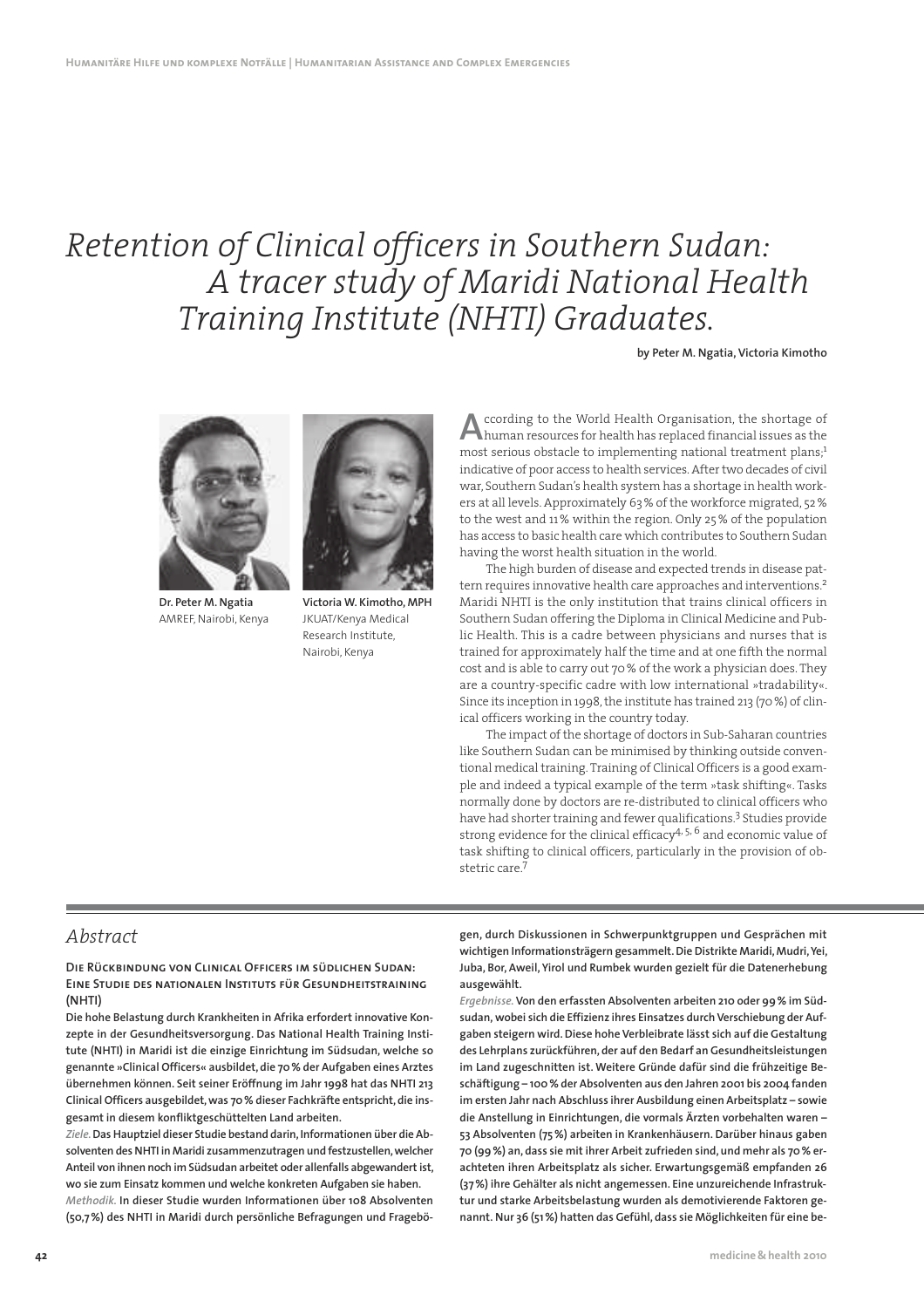

**A clinical officer examining a child** (Source: AMREF HQ, Directorate of Capacity Building)

#### **Objectives of the study**

The overall goal of the post-graduation tracer survey was to follow up on the graduates of Maridi NHTI and to determine the proportion of graduates still working in Southern Sudan and their movement, if any, determine where they have been deployed, and their specific duties. The study also aimed to determine the perceptions of the graduates on the effectiveness of the training programme in preparing them for their duties, and assess the capacity of Maridi NHTI to offer the revised curriculum for Diploma in Clinical Medicine and Public Health.

#### **Methodology**

The study was designed to follow up on 213 graduates of Maridi NHTI as a feedback mechanism for the institute. After a desk review

**rufliche Weiterentwicklung haben. Weiters wurde darauf hingewiesen, dass die Auszahlung der Gehälter häufig verspätet erfolgt.** 

*Empfehlungen.* **Das Gesundheitsministerium des Südsudans sollte die aufgezeigten »Pull«- und »Stick«-Faktoren aufrechterhalten und noch verstärken, damit hochqualifiziertes Personal weiterhin im öffentlichen Gesundheitswesen des Südsudans verbleibt. Weiters sollte das Krankenhaus von Maridi aufgewertet werden, so dass es als Ausbildungsstätte für den praktischen Unterricht fungieren kann. In einer Partnerschaft mit der Regierung des Südsudans sollte AMREF den Aufbau von Kapazitäten mit Schwerpunkt auf der Ausbildung von Gesundheitspersonal auf allen Ebenen und die Verbesserung des Umfelds für das Gesundheitspersonal im Land fortsetzen.**

*Schlussfolgerung.* **Die Clinical Officers haben die anspruchsvolle Aufgabe, Gesundheitsleistungen hoher Qualität auf den verschiedenen Ebenen eines in den Kinderschuhen steckenden Gesundheitswesens, in dem Personal und Ressourcen knapp sind, zu erbringen. Die laufende Ausbildung neuer Clinical Officers und die Schaffung günstiger Rahmenbedingungen stellt eine praktikable Lösung für den Südsudan dar.**

and key informant interviews 210 graduates were located. A total of 108 (50.7 %) of the graduates were interviewed and among them 71 (33.3 %) responded to the self-administered questionnaire. Three (3) focus group discussions were held with the patients and clients, members of the Maridi NHTI school management board, tutors and the graduates' supervisors. Counties were purposively selected for data collection. These were Maridi, Mundri, Yei, Juba, Bor, Aweil, Yirol and Rumbek counties. Descriptive frequencies and associations on 71 cases were generated using SPSS.

#### **Findings**

The very high retention, with 210 (99 %) of the graduates working within the country, may be attributed to the design of the training programme curriculum which is designed around the health needs of the people of Southern Sudan. The clinical officers identified the pull and stick factors in the context of Southern Sudan. These findings are based on data collected from 71 participants who responded to the questionnaire. Three primary reasons for staying stand out:

- Duration taken to secure a job
- Deployment in health facilities previously a preserve of doctors • Job satisfaction

#### *Duration Taken to Secure a Job*

Sixteen (100 %) of the respondents who graduated between 2001 and 2004 secured their jobs within the first year, while 17 (85 %) of the 2008 graduates secured their jobs during their internship year. The time taken for clinical officers to secure employment is shorter since the demand for them is high and should be maintained. There are an estimated 270 clinical officers in Southern Sudan compared to an identified need for 1,066.

#### *Distribution of Clinical Officers*

Forty-six (65 %) were employed by the government and 23 (32 %) were employed by non-governmental organisations (NGOs). Only two (3 %) were employed in private clinics. The respondents reported that the government offered high job security compared to NGOs and the private sector.